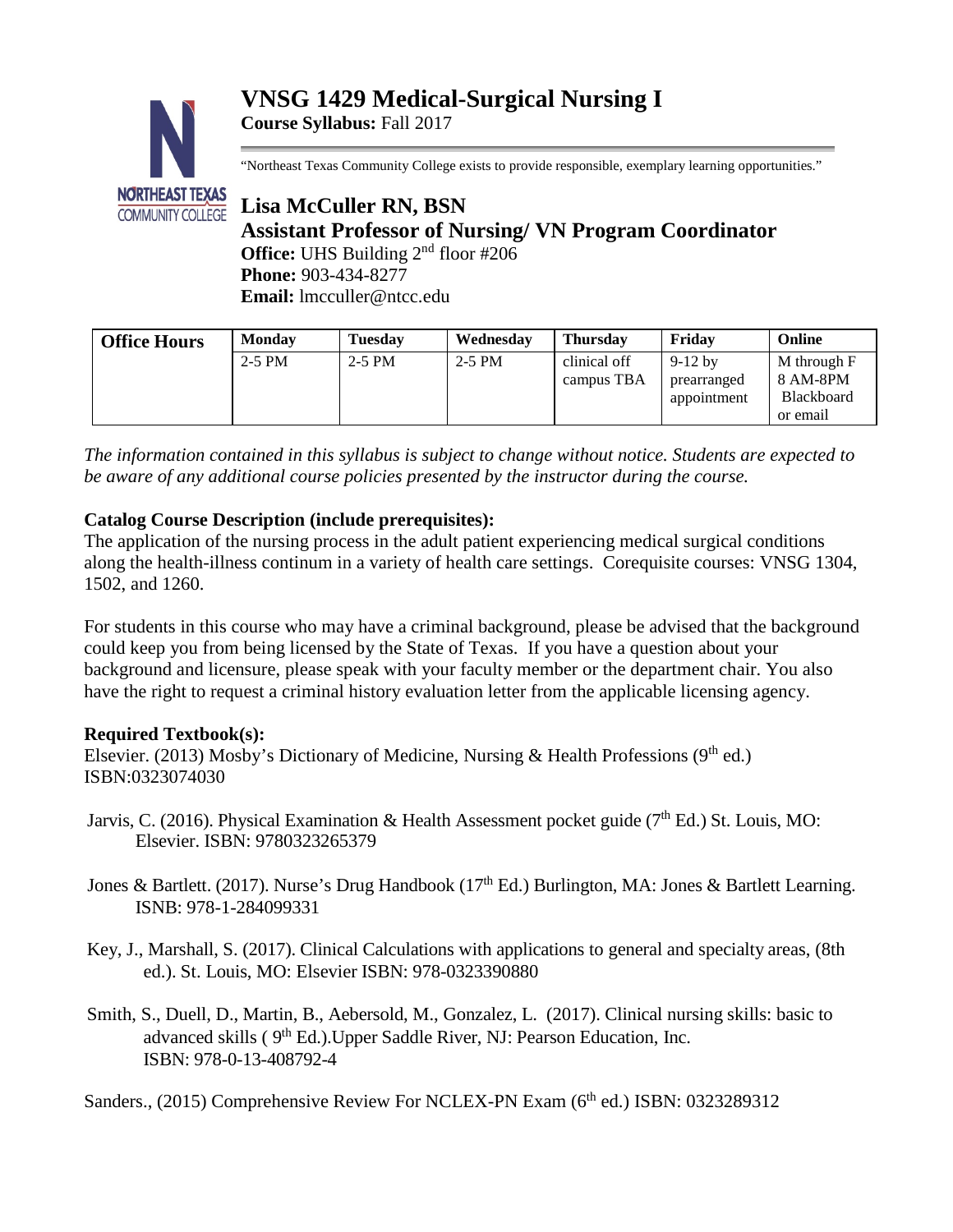Vanleeuwen., (2015) Davis' Comprehensive Handbook Lab & Diagnotic Tests ( $6<sup>th</sup> Ed$ .) ISBN: 9780803644052

Nix, (2017) Williams' Basic Nutrition & Diet Therapy (17<sup>th</sup> Ed.) Elsevier. St. Louis, MO. ISBN: 9780323377317

Williams, L.S., Hopper, P. D., (2015) Understanding Medical Surgical Nursing (5<sup>th</sup> ed.) F.A. Davis, Philadelphia, PA. ISBN: 978-0-8036-4068-4

Williams, L.S., Hopper, P. D., (2015) Understanding Medical Surgical Nursing study guide (5<sup>th</sup> ed.) F.A. Davis, Philadelphia, PA. ISBN: 978-0-8036-4069-6

Yoost, B.L., Crawford, L.R., (2016) Fundamentals of Nursing. Elsevier. St. Louis, MO. ISBN:978-0- 323-29557-

Yoost, B.L., Crawfirs, L.R., (2016) Fundamentals of Nursing study guide. Elsevier. St. Louis, MO. ISBN: 9780323358538

**Publisher:** See Above

**ISBN Number: See Above** 

#### **Recommended Reading(s):**

ATI and Kaplan online learning platform assignments; refer to Blackboard for specific reading content

#### **Student Learning Outcomes:**

The Texas State Board of Nurses (BON) provides differentiated essential competencies (DECs) (2010) to guide nursing education programs in developing a curriculum which prepares graduates to provide safe, competent, compassionate care. The competencies from the BON show the expected level of performance, integrating knowledge, skills, abilities, and judgment based upon the preparation in the program of study. The differentiation is based upon the level of the nursing education program which the student is enrolled.

The NTCC nursing program director and faculty incorporate the Differentiated Essential Competencies (DECs) (2010) into the student learning outcomes of each course, based on the level of the nursing educational program. The learning outcomes of this course are based on the essential competencies of graduates of Texas Vocational nursing education program.

The student is responsible for accomplishment of all behavioral objectives either through class presentation or via independent study.

Student outcomes that meet Differentiated Entry Level Competencies are as follows:

A. As Member of the Profession:

 1. Function within the nurse's legal scope of practice and in accordance with the policies and procedures of the employing health care institution or practice setting.

 2. Contribute to activities that promote the development and practice of vocational nursing.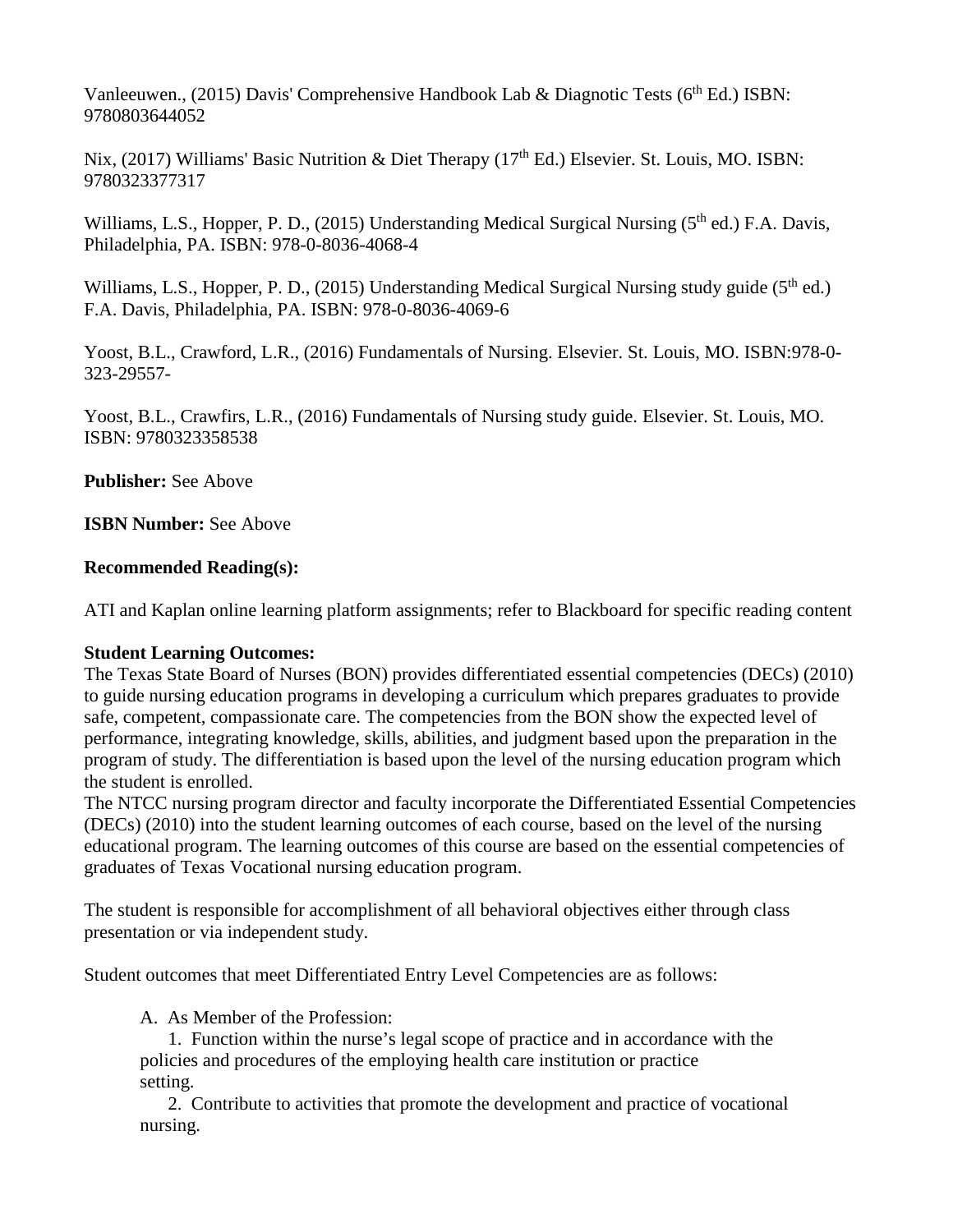3. Demonstrate responsibility for continued competence in nursing practice, and develop insight through reflection, self-analysis, self-care, and lifelong learning.

B. Provider of Patient-Centered Care:

 1. Use established evidence-based policies as the basis for decision making in nursing practice

 2. In the classroom/lab setting, assist in determining the physical and mental health status, needs, and preferences of culturally, ethnically, and socially diverse patients and their families based on interpretation of health-related data.

 3. Through case scenarios and classroom testing/group activities, report data to assist in the identification of problems and formulation of goals/outcomes and patient-centered plans of care in collaboration with clients and their families, and the interdisciplinary health care team. C. Patient Safety Advocate:

 1. Demonstrate knowledge of the Texas Nursing Practice Act and the Texas Board of Nursing Rules that emphasize safety, as well as federal, state, and local government and accreditation organization safety requirements and standards.

 2. In the classroom/ skills lab setting, obtain instruction, supervision, or training as needed when implementing nursing procedures or practices.

 5. Comply with mandatory reporting requirements of the Texas Nursing Practice Act.

6. Take into consideration patient safety and organizational policy.

D. Member of the Health Care Team:

 1. Participate as an advocate in activities that focus on improving the health care of patients and their families.

#### S**CANS Skills:**

Secretary's Commission on Achieving Necessary Skills (SCANS) are an attempt to help make courses more relevant to the needs of a modern work force. SCANS are divided into two types of skills: competencies and foundations. The competencies are the ability to manage resources, to work amicably and productively with others, to acquire and use information, to master complex systems, and to work with a variety of technologies. Foundation skills are organized into the basic literacy and computational skills, the thinking skills necessary to put knowledge to work, and the personal qualities that make workers dedicated and trustworthy. Both are required for successful performance in most jobs. Baseline Competency Activity To Evaluate Baseline Competency:

## COMPETENCY STATEMENTS

- Resources: C 1 Completes assignments as instructed.
- Information: C 5 Apply nursing process and simulate drug administration
	- C 6 Transcribes and charts simulate drug administration.
	- C 7 Charts simulate drug administration and effectiveness.
	- C 8 Computer assignments are completed with a passing grade.

Interpersonal:  $C9$  Interacts with students and instructors in-group activities.

- C 14 Interacts with students and instructors in group activities.
- Systems C 15 Understand and use metric and apothecary equivalents with accuracy.
	- C 16 Uses critical thinking with question on exams.

### FOUNDATION SKILLS

- Basic Skills: F 1 Reading assignments
	- F 2 Prepare reports
	- F 3 Drug calculations using basic math skills.
	- F 4 Drug calculations using higher math skills.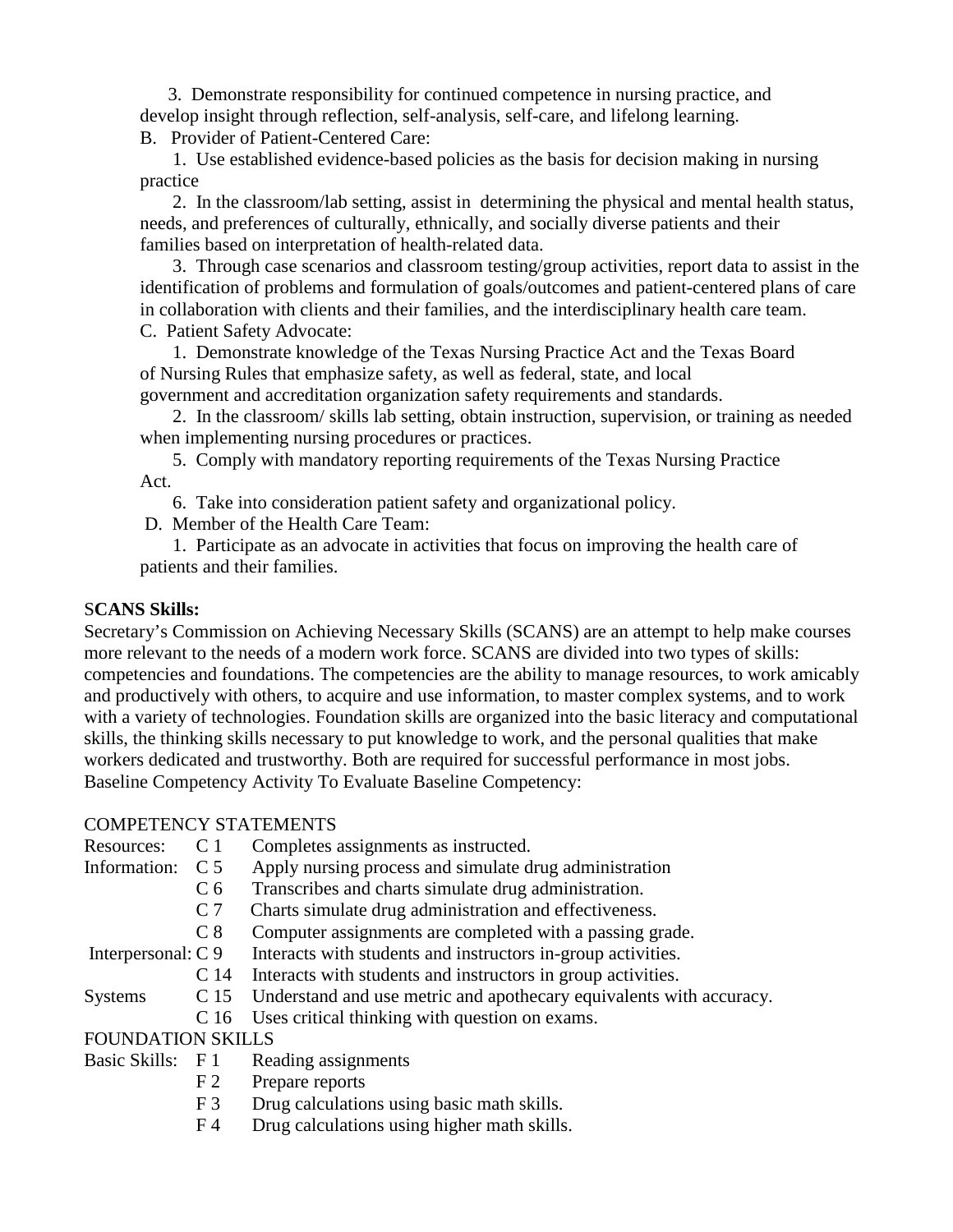- F 5 Attends lectures to receive course information
- F 6 Presents reports with groups using innovating ways to present material, utilize critical thinking skills.

Thinking Skills:

- F 7 Presents reports with groups using innovating ways to present material and utilize critical thinking skills.
- F 8 Completes assignments and exams
- F 9 Utilize critical thinking with questions on exams
- F 10 Describe steps taken in the administration of medications by IM, IV and Sub Q routes
- F 11 Complete assignments and exams
- F 12 Utilize critical thinking with questions on exams

Personal Qualities:

- F 13 Complete assignments and exams
- F 15 Presents reports with groups using innovating ways to present material and utilize critical thinking skills.
- F 17 Completes all assignments with honesty.

## **Lectures & Discussions:**

**Module 1**: Critical thinking/Evidence-Based Practice/Nursing Process/Fluid Electrolyte/Acid-

Base/Types of Shock

**Module 2:** Surgical and Perioperative Care/Pain/Infection Management

**Module 3:** Cancer/Chronic Illness/Rehab/Chronic pain; care of patients

**Module 4:** Gastrointestinal disorders; care of patients

**Module 5:** Urinary disorders; care of patients

**Module 6:** Integumentary/Burns disorders; care of patients

**Module 7**: Respiratory disorders; care of patient

**Module 8**: Sensory system disorders; care of patients

### **Evaluation/Grading Policy;**

#### **Grading Policy for Tests/Exams:**

Grading Scale:  $A= 90-100$  points  $B = 80-89$  points  $C = 75-79$  points F= below 75 points*.*

| Exams: Eight module exams : | 10%     |
|-----------------------------|---------|
| Cumulative Final exam:      | $10\%$  |
| Pop Quizzes/Group Projects: | 5% o    |
| ATI/Kaplan exams:           | $5%$ of |
| Total course grade $=$      | 100%    |

 $10\%$  each  $(8x10=80\%$  of total grade) 10% of total grade 5% of total grade 5% of total grade

## **Assignments:**

Module exams, cumulative final exam, online ATI/Kaplan testing platforms with test remediation, group projects/case studies during face-to-face class time, homework using student study guide, and highfidelity simulation for content reinforcement and application.

### **Other Course Requirements:**

A. Achievement of all course and lesson objectives.